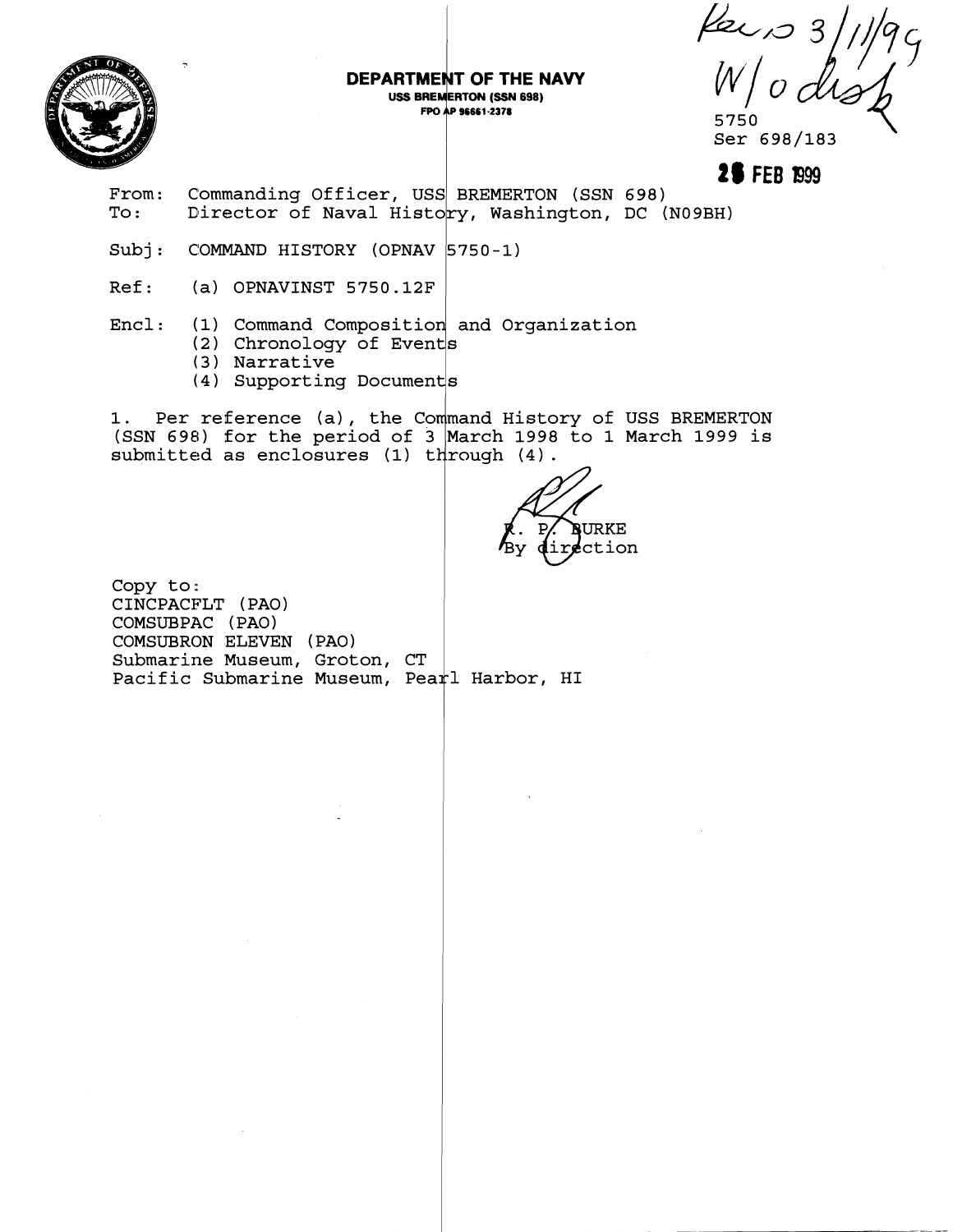## **COMMAND COMPOSIT ON AND ORGANIZATION I**

<code>MISSION: To hunt down and des $\mathop{\sf t}{\rm row}$  enemy surface ships and</code> submarines, conduct  $\stackrel{}{\textrm{min}}$  warfare and strike operations.

ORGANIZATION: Under operational and administrative command of<br>Commander, Submarine Squadron ELEVEN

 $\vert$ 

COMMANDING OFFICER: Commander Robert L. Thomas, USN

BIOGRAPHY: Attached 1

PERMANENT DUTY STATION: U. S. Naval Submarine Base San Diego, CA

Encl **(1)**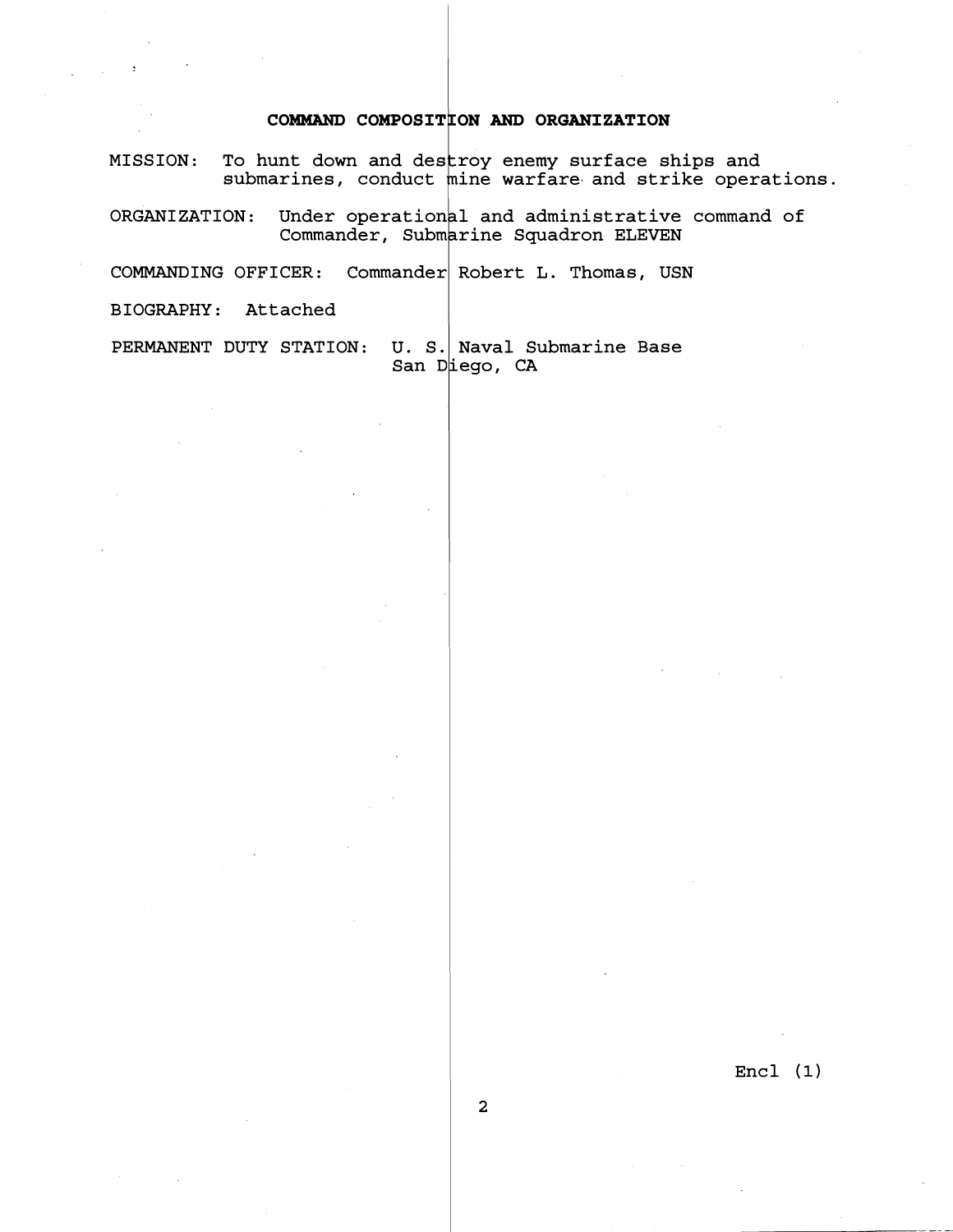## CHRONOLOGY OF EVENTS

| 03MAR98 - 05APR98 |                   | Inport Pearl Harbor/WESTPAC stand down   |
|-------------------|-------------------|------------------------------------------|
| 06APR98 - 10APR98 |                   | Local OPS/Weapons Load                   |
| 11APR98 - 15APR98 |                   | Inport Pearl Harbor                      |
| 16APR98 - 17APR98 |                   | Dependents Cruise to MAUI, HI            |
| 18APR98 - 20APR98 |                   | Inport MAUI, HI                          |
| 21APR98 - 21APR98 |                   | Inport Pearl Harbor                      |
| 22APR98 - 24APR98 |                   | Local OPS/TRACKEX SSBN                   |
| 25APR98 - 26MAY98 |                   | Inport Pearl Harbor/Change of Command    |
| 27MAY98 - 02JUN98 |                   | EASTPAC/MIDSHIPMAN OPS                   |
| 03JUN98 - 08JUN98 |                   | Inport San Diego                         |
| 09JUN98 - 10JUN98 |                   | Local OPS/MIDSHIPMAN OPS                 |
| 11JUN98 - 19JUN98 |                   | Inport San Diego                         |
| 20JUN98 - 01JU198 |                   | Local OPS/Tactical Readiness Evaluation  |
| 02JUL98 - 23JUL98 |                   | Inport Pearl Harbor                      |
|                   | 24JUL98 - 31JUL98 | Local OPS/RIMPAC/MIDSHIPMAN OPS          |
| 01AUG98 - 12AUG98 |                   | Inport Pearl Harbor                      |
| 13AUG98 - 17AUG98 |                   | Underway Change of Homeport to San Diego |
| 18AUG98 - 13SEP98 |                   | Inport San Diego/Upkeep                  |
| 14SEP98 - 17SEP98 |                   | Local OPS                                |
|                   | 18SEP98 - 20SEP98 | Inport San Diego                         |
|                   | 21SEP98 - 24SEP98 | Local OPS/VIP CRUISE                     |
|                   | 25SEP98 - 05OCT98 | Inport San Diego                         |
|                   | 060CT98 - 090CT98 | Local OPS                                |
| 100CT98 -         | 110CT98           | Inport San Diego                         |
|                   | 120CT98 - 140CT98 | Local OPS                                |
|                   | 150CT98 - 09FEB99 | Inport San Diego/SRA/Holiday stand down  |
|                   | 10FEB99 - 11FEB99 | Local OPS/SEA TRIALS                     |
|                   | 12FEB99 - 16FEB99 | Inport San Diego                         |
| 17FEB99 -         | 18FEB99           | Local OPS                                |
|                   | 19FEB99 - 20FEB99 | Inport San Diego                         |
|                   | 21FEB98 - 01MAR99 | Local OPS/Acoustic Sea Trials            |

Encl (2)

 $\overline{\mathbf{3}}$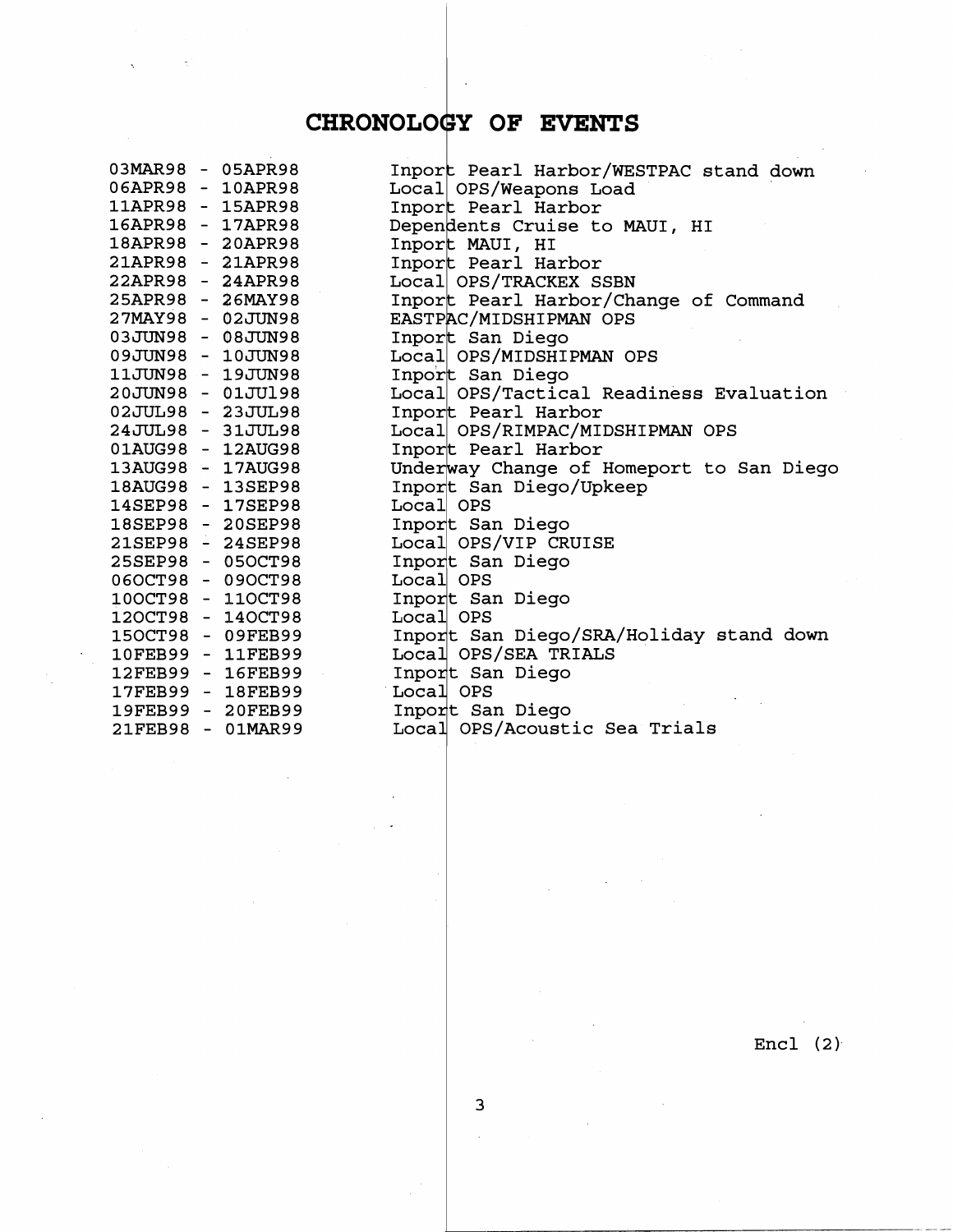## **COMMAND NARRATIVE**

From USS BREMERTON's last command history the ship completed its six-month Western Pacific Deployment on extended operations at sea. The ship was awarded a Letter of Commendation from the Secretary of the Navy for displaying exceptional tactical skills under extremely arduous and challenging conditions and for providing valuable support to 'he NIMITZ Battle Group. After the crew had its normal post WESTPAC stand down, the ship was underway for a Dependents cruise to Maui, Hawaii, providing crewmembers with the opportunity to demonstrate underway operations with their families. The boat returned to port to begin the summer with local operations off of Hawaii and to bid farewell to Commander Ronald  $\bar{\texttt{R}}$ . Cox as he was relieved by BREMERTON's new Captain, Comma<mark>nder Robert L. Thomas.</mark>

Commander Thomas began his tour with an Eastern Pacific deployment with Naval Academy Midshipmen and a Tactical Readiness Evaluation (TRE)/Communication Readiness Evaluation. The<br>BREMERTON performed flawlessly on both evaluations, contributing<br>to the ship being awarded the GREEN ''C'' for Communications Excellence by Commander, Submarine Squadron SEVEN. The ship also participated in RIMPAC, an annual Pacific training exercise with Pacific Rim forces. The BREMERTON once again proved her tactical prowess by simulating kill after kill on surface and submerged contacts, before being called back to Pearl Harbor to commence a Change of Homeport to San Diego, CA.

In the fall, BREMERTON completed a Change of Homeport to San Diego, CA and an upkeep. The ship ended the year with a Selected Restricted Availability (SRA) and a much needed Holiday Stand down.

BREMERTON started the new year with sea trials and acoustic trials. Even after a long dry-dock period the crew's performance was outstanding, completing sea trials in half the scheduled<br>time. The ship completed sea trials and began working up for<br>Operational Reactor Safeguards Examination (ORSE). time. The ship completed sea trials and began working up for an Operational Reactor Safeguards Examination (ORSE).

Enclosure (3 )